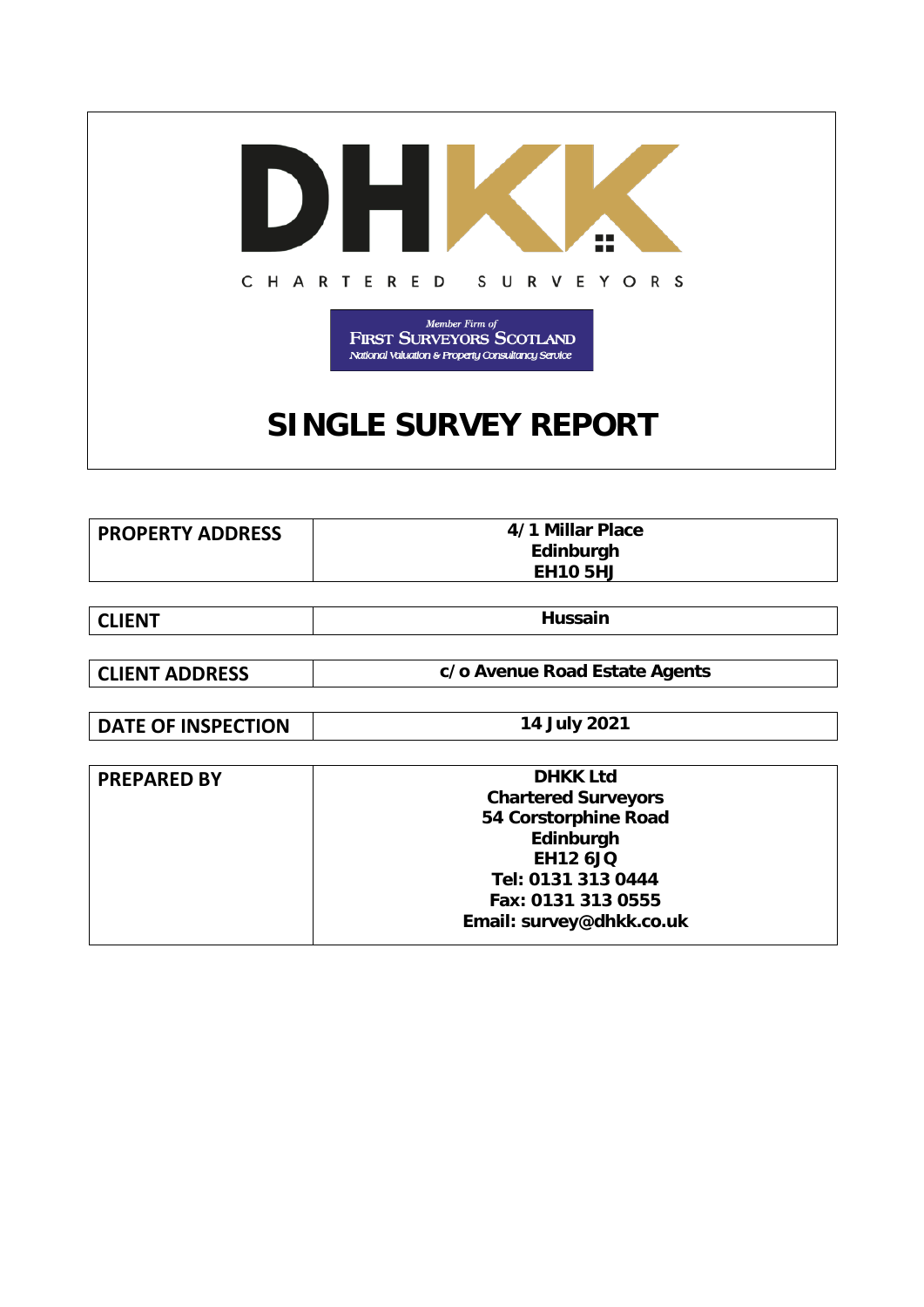### **1. INFORMATION AND SCOPE OF INSPECTION**

**This section tells you about the type, accommodation, neighbourhood, age and construction of the property. It also tells you about the extent of the inspection and highlights anything that the surveyor could not inspect.** 

**All references to visual inspection refer to an inspection from within the property without the need to move any obstructions and externally from ground level within the site and adjoining public areas. Any references to left or right are taken facing the front of the property.**

**The inspection is carried out without causing damage to the building or its contents and without endangering the occupiers or the surveyor. Heavy furniture, stored items and insulation are not moved. Unless identified in the report the surveyor will assume that no harmful or hazardous materials or techniques have been used in the construction. The presence or possible consequences of any site contamination will not be researched.**

**Services such as TV/cable connection, internet connection, swimming pools and other leisure facilities etc. were not inspected or reported on.**

| <b>Description</b>                   |     | The subjects comprise a ground floor front flat contained within a<br>purpose built four storey end terrace tenement block which is all in<br>residential use.                                                                                                                                                                             |
|--------------------------------------|-----|--------------------------------------------------------------------------------------------------------------------------------------------------------------------------------------------------------------------------------------------------------------------------------------------------------------------------------------------|
| Accommodation                        |     | Entrance Hall, Living Room with Box Room off, Bedroom, internal<br>Kitchen and Bathroom.                                                                                                                                                                                                                                                   |
| Gross internal floor<br>area $(m^2)$ |     | 38 $m^2$ approximately.                                                                                                                                                                                                                                                                                                                    |
| <b>Neighbourhood</b><br>location     | and | is situated in a well-established<br>mixed<br><b>The</b><br>property<br>residential/commercial area of Edinburgh to the south of the city<br>centre in the popular Morningside district. Surrounding properties<br>are generally of a similar age, type and character and all amenities<br>and facilities are available within easy reach. |
| Age                                  |     | 120 years approximately.                                                                                                                                                                                                                                                                                                                   |
| Weather                              |     | It was dry and sunny at the time of inspection.                                                                                                                                                                                                                                                                                            |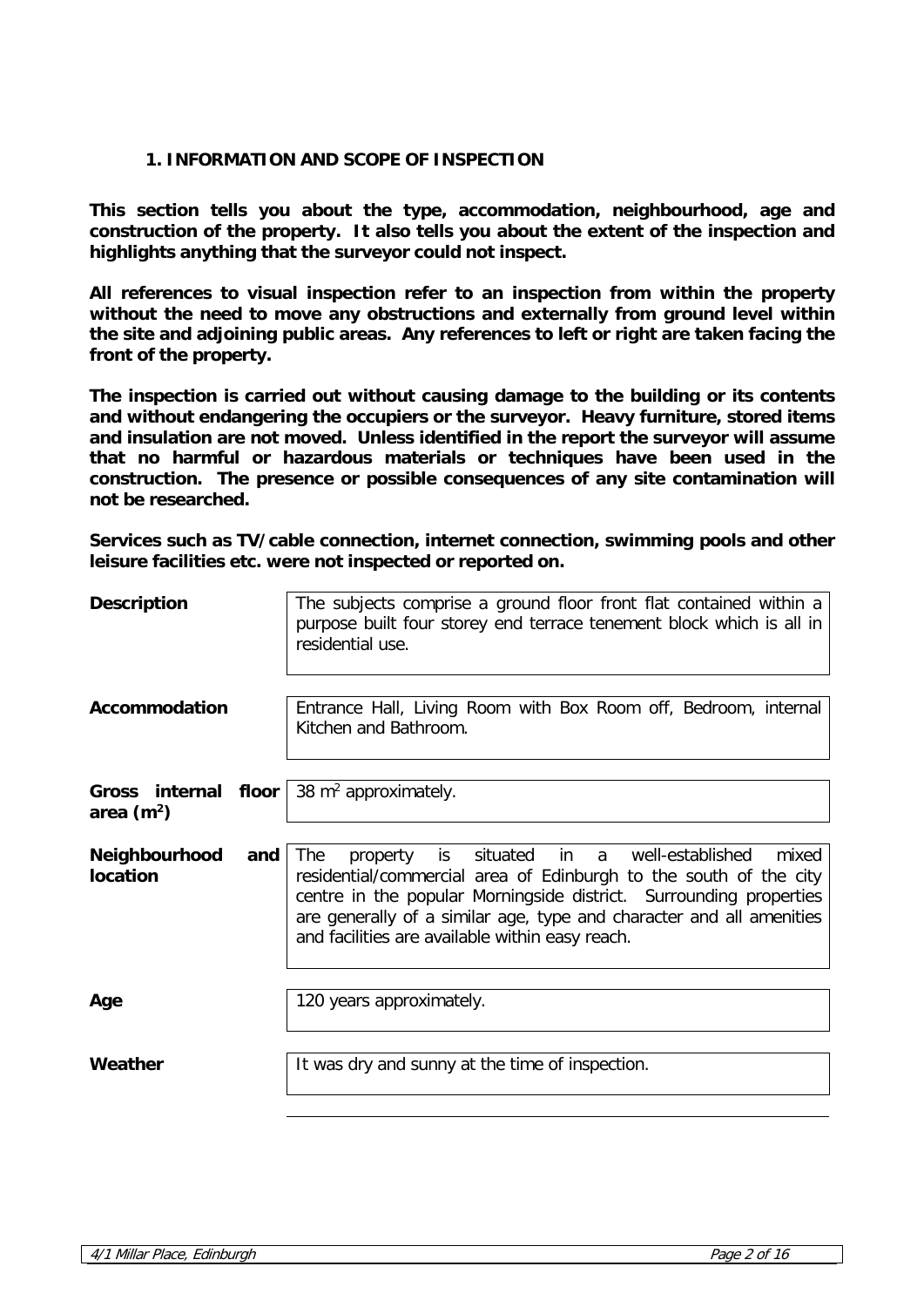| <b>Chimney stacks</b>                  | Visually inspected with the aid of binoculars where appropriate.                                                                                                                                                                                                                                                                |
|----------------------------------------|---------------------------------------------------------------------------------------------------------------------------------------------------------------------------------------------------------------------------------------------------------------------------------------------------------------------------------|
|                                        | There are several chimney stacks positioned around the roof<br>structure which are of masonry construction with some being cement<br>rendered externally.                                                                                                                                                                       |
|                                        |                                                                                                                                                                                                                                                                                                                                 |
| <b>Roofing including</b><br>roof space | Sloping roofs were visually inspected with the aid of binoculars where<br>appropriate.                                                                                                                                                                                                                                          |
|                                        | Flat roofs were visually inspected from vantage points within the<br>property and where safe and reasonable to do so from a 3m ladder<br>externally.                                                                                                                                                                            |
|                                        | Roof spaces were visually inspected and were entered where there<br>was safe and reasonable access, normally defined as being from a<br>3m ladder within the property. If this is not possible, then physical<br>access to the roof space may be taken by other means if the<br>Surveyor deems it safe and reasonable to do so. |
|                                        | The roof is mostly of platform design and assumed to be covered<br>with bituminous felt and having a steeply pitched slate covered<br>mansard section to the front.                                                                                                                                                             |
|                                        | No access was available into any roof space.                                                                                                                                                                                                                                                                                    |
| <b>Rainwater fittings</b>              | Visually inspected with the aid of binoculars where appropriate.                                                                                                                                                                                                                                                                |
|                                        | The rainwater fittings are mostly of cast iron manufacture with some<br>PVC sections.                                                                                                                                                                                                                                           |
|                                        |                                                                                                                                                                                                                                                                                                                                 |
| <b>Main walls</b>                      | Visually inspected with the aid of binoculars where appropriate.<br>Foundations and concealed parts were not exposed or inspected.                                                                                                                                                                                              |
|                                        | The main walls are of traditional solid stone construction.                                                                                                                                                                                                                                                                     |
| Windows, external                      | Internal and external doors were opened and closed where keys                                                                                                                                                                                                                                                                   |
| doors and joinery                      | were available.<br>Random windows were opened and closed where possible.<br>Doors and windows were not forced open.                                                                                                                                                                                                             |
|                                        | The window frames are of original timber casement double hung<br>single glazed design. The entrance door is of timber construction.                                                                                                                                                                                             |
|                                        |                                                                                                                                                                                                                                                                                                                                 |
| <b>External decorations</b>            | Visually inspected.                                                                                                                                                                                                                                                                                                             |
|                                        | The rainwater fittings, window frames and doors have a paint finish.                                                                                                                                                                                                                                                            |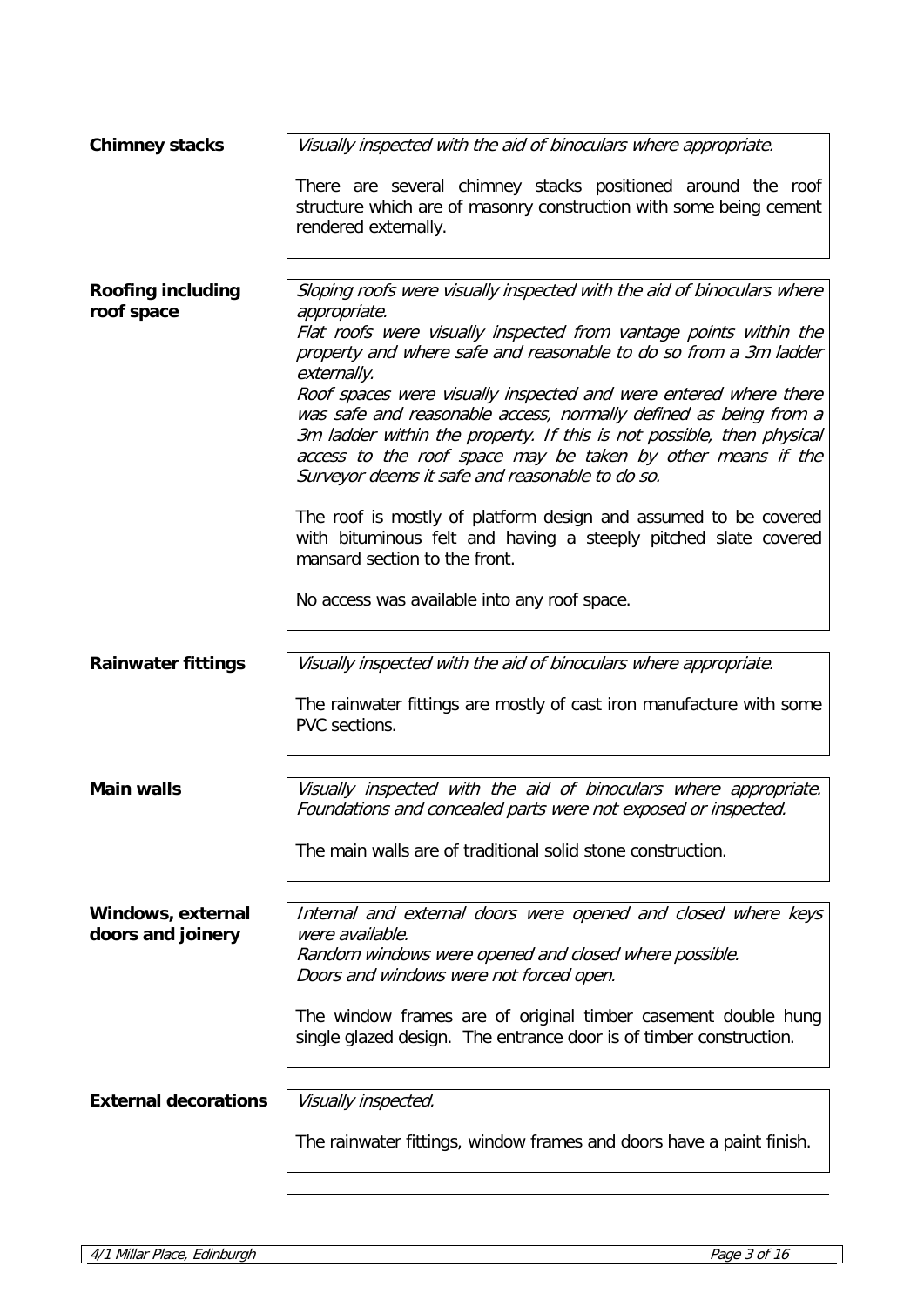| Conservatories /<br>porches              | Visually inspected.                                                                                                                                                                                                                                     |
|------------------------------------------|---------------------------------------------------------------------------------------------------------------------------------------------------------------------------------------------------------------------------------------------------------|
|                                          | Not applicable.                                                                                                                                                                                                                                         |
|                                          |                                                                                                                                                                                                                                                         |
| <b>Communal areas</b>                    | Circulation areas visually inspected.                                                                                                                                                                                                                   |
|                                          | A common stair gives access to the flats within the building with the<br>door being controlled by an entryphone system.                                                                                                                                 |
| <b>Garages and</b>                       | Visually inspected.                                                                                                                                                                                                                                     |
| permanent<br>outbuildings                | No garage or space for one. No outbuildings.                                                                                                                                                                                                            |
|                                          |                                                                                                                                                                                                                                                         |
| <b>Outside areas and</b><br>boundaries   | Visually inspected.                                                                                                                                                                                                                                     |
|                                          | There is a narrow strip of garden ground to the front of the flat<br>which is bounded by meal post and wire mesh fencing.                                                                                                                               |
|                                          | There is an area of common garden ground to the rear of the<br>property with the side boundary being defined by a brick wall.                                                                                                                           |
|                                          |                                                                                                                                                                                                                                                         |
| <b>Ceilings</b>                          | Visually inspected from floor level.                                                                                                                                                                                                                    |
|                                          | The ceilings are of lath and plaster construction.                                                                                                                                                                                                      |
|                                          |                                                                                                                                                                                                                                                         |
| <b>Internal walls</b>                    | Visually inspected from floor level.<br>Using a moisture meter, walls were randomly tested for dampness<br>where considered appropriate.                                                                                                                |
|                                          | The internal walls are of solid construction and plastered on the hard.                                                                                                                                                                                 |
|                                          |                                                                                                                                                                                                                                                         |
| <b>Floors</b><br>including sub<br>floors | Surfaces of exposed floors were visually inspected. No carpets or<br>floor coverings were lifted.<br>Sub-floor areas were inspected only to the extent visible from a<br>readily accessible and unfixed hatch by way of an inverted "head and           |
|                                          | shoulders" inspection at the access point.                                                                                                                                                                                                              |
|                                          | Physical access to the sub floor area may be taken if the Surveyor<br>deems it is safe and reasonable to do so, and subject to a minimum<br>clearance of 1m between the underside of floor joists and the solum<br>as determined from the access hatch. |
|                                          | The floors are of suspended timber construction.                                                                                                                                                                                                        |
|                                          |                                                                                                                                                                                                                                                         |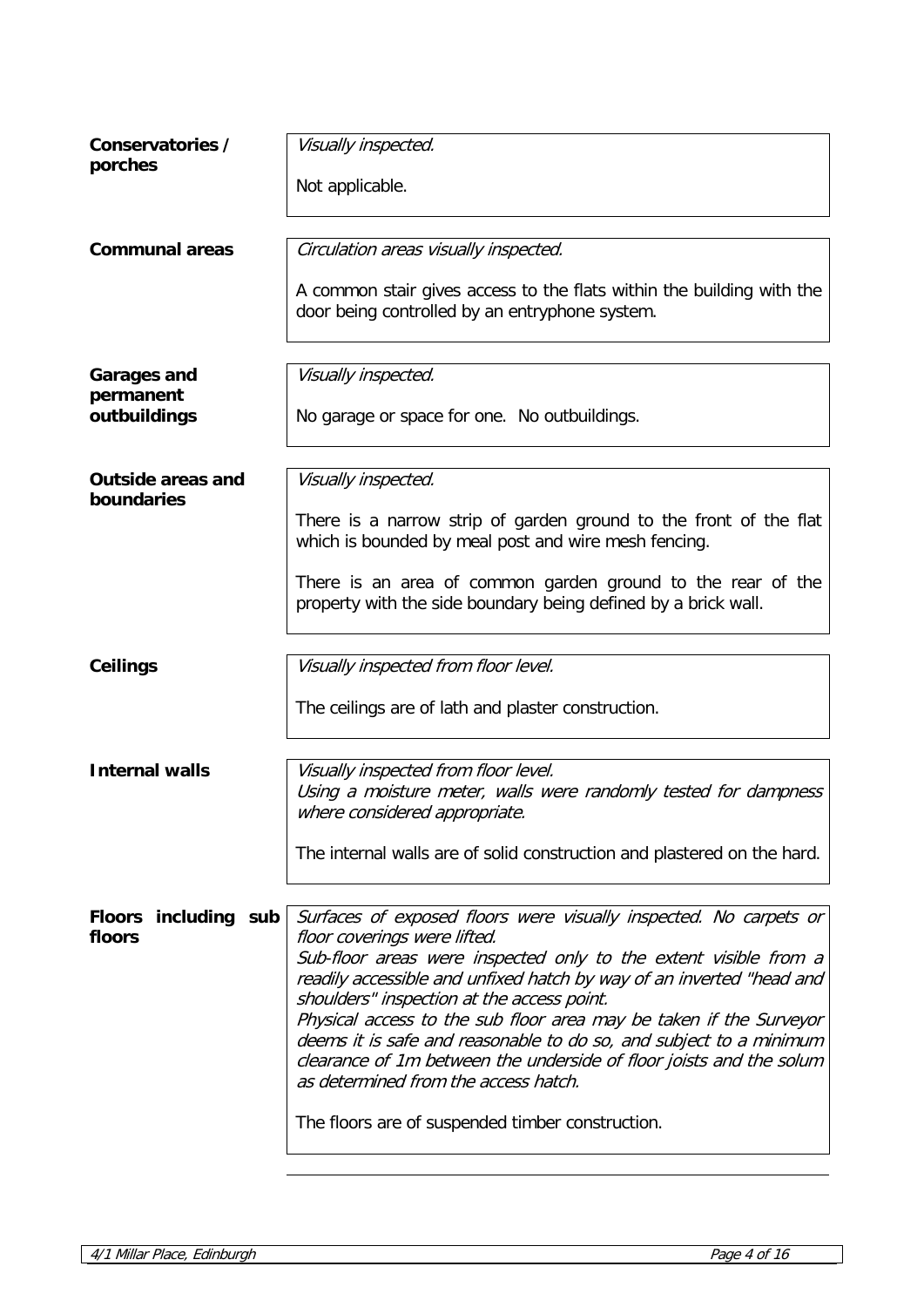| Internal joinery and<br>kitchen fittings | Built-in cupboards were looked into but no stored items were moved.<br>Kitchen units were visually inspected excluding appliances.                                                                                                                                                                                                                                                                                                                    |
|------------------------------------------|-------------------------------------------------------------------------------------------------------------------------------------------------------------------------------------------------------------------------------------------------------------------------------------------------------------------------------------------------------------------------------------------------------------------------------------------------------|
|                                          | The internal joinery in terms of doors, facings, skirtings etc is<br>generally in keeping with the style and character of the property.                                                                                                                                                                                                                                                                                                               |
|                                          | The kitchen is fitted with a range of dated wall and base units and<br>work surfaces.                                                                                                                                                                                                                                                                                                                                                                 |
| Chimney breasts and                      | Visually inspected. No testing of the flues or fittings was carried out.                                                                                                                                                                                                                                                                                                                                                                              |
| fireplaces                               | The fireplace in the living room has been removed and a fireplace<br>remains intact in the bedroom.                                                                                                                                                                                                                                                                                                                                                   |
| <b>Internal decorations</b>              | Visually inspected.                                                                                                                                                                                                                                                                                                                                                                                                                                   |
|                                          | The walls and ceilings have emulsion painted finishes.<br>The<br>woodwork has a paint finish.                                                                                                                                                                                                                                                                                                                                                         |
| <b>Cellars</b>                           | Visually inspected where there was safe and purpose-built access.                                                                                                                                                                                                                                                                                                                                                                                     |
|                                          | There is no cellarage.                                                                                                                                                                                                                                                                                                                                                                                                                                |
| <b>Electricity</b>                       | Accessible parts of the wiring were visually inspected without<br>removing fittings. No tests whatsoever were carried out to the<br>system or appliances. Visual inspection does not assess any services<br>to make sure they work properly and efficiently and meet modern<br>standards. If any services are turned off, the surveyor will state that<br>in the report and will not turn them on.<br>Mains electricity is connected to the property. |
|                                          |                                                                                                                                                                                                                                                                                                                                                                                                                                                       |
| Gas                                      | Accessible parts of the system were visually inspected without<br>removing fittings. No tests whatsoever were carried out to the<br>system or appliances. Visual inspection does not assess any services<br>to make sure they work properly and efficiently and meet modern<br>standards. If any services are turned off, the surveyor will state that<br>in the report and will not turn them on.<br>Mains gas is connected to the property.         |
|                                          |                                                                                                                                                                                                                                                                                                                                                                                                                                                       |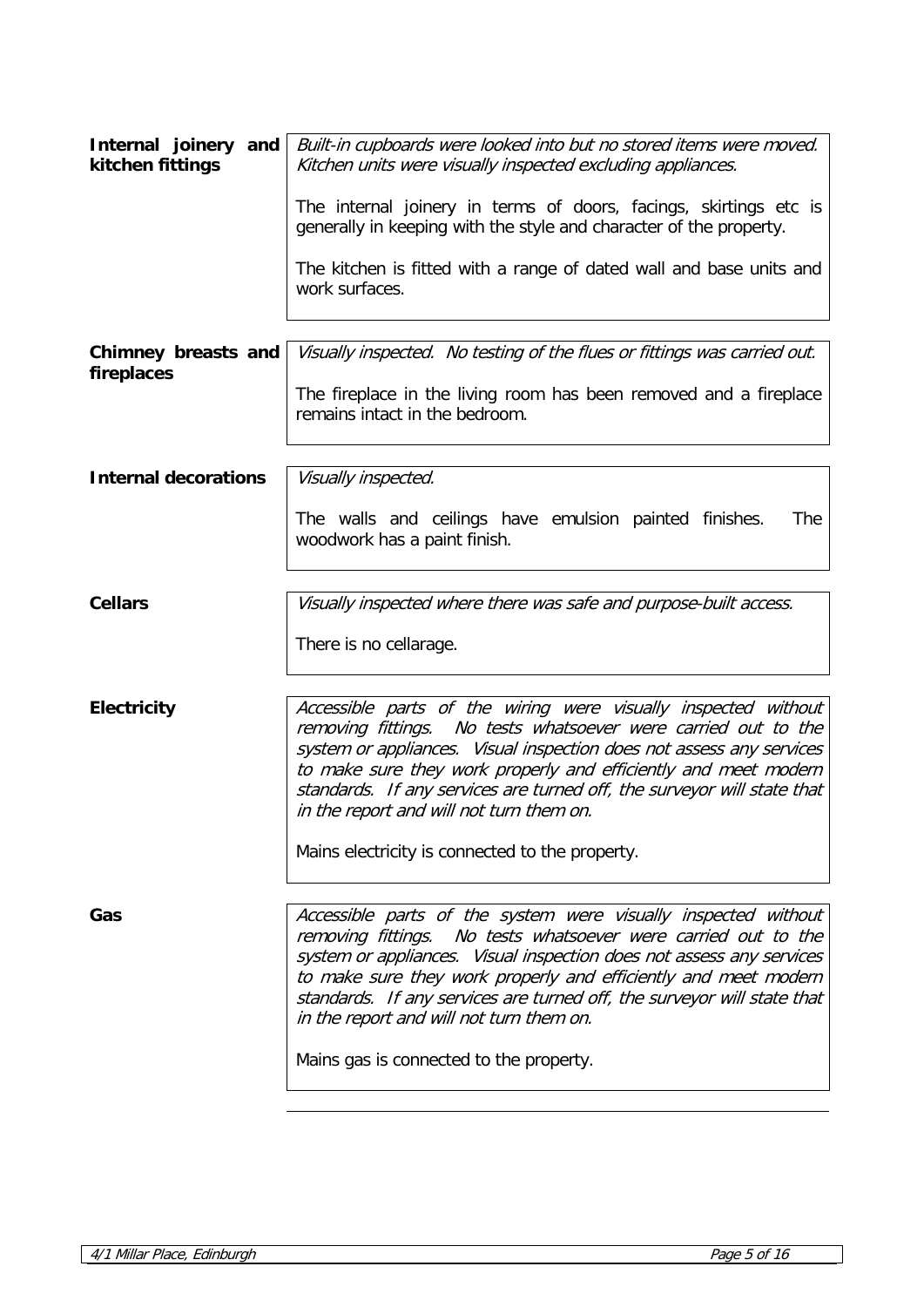| Water, plumbing and<br>bathroom fittings | Visual inspection of the accessible pipework, water tanks, cylinders<br>and fittings without removing any insulation.<br>No tests whatsoever were carried out to the system or appliances.<br>Mains water is connected to the property.<br>There is still an old lead cold water tank remaining in-situ and there<br>may be sections of lead pipework.<br>The bathroom is fitted with dated coloured sanitaryware. |
|------------------------------------------|--------------------------------------------------------------------------------------------------------------------------------------------------------------------------------------------------------------------------------------------------------------------------------------------------------------------------------------------------------------------------------------------------------------------|
| <b>Heating and hot</b><br>water          | Accessible parts of the system were visually inspected apart from<br>communal systems, which were not inspected.<br>No tests whatsoever were carried out to the system or appliances.<br>There is a gas fired central heating system with a Glow Worm boiler<br>housed in the living room cupboard serving panel radiators.<br>Hot water is supplied instantaneously by the combi boiler.                          |
| <b>Drainage</b>                          | Drainage covers etc were not lifted.<br>Neither drains nor drainage systems were tested.<br>Drainage is to the main public sewer - not inspected or tested.                                                                                                                                                                                                                                                        |
| Fire, smoke and<br>burglar alarms        | Visually inspected.<br>No tests whatsoever were carried out to the system or appliances.<br>There is no burglar alarm system. Smoke detectors have been fitted<br>to ceilings.                                                                                                                                                                                                                                     |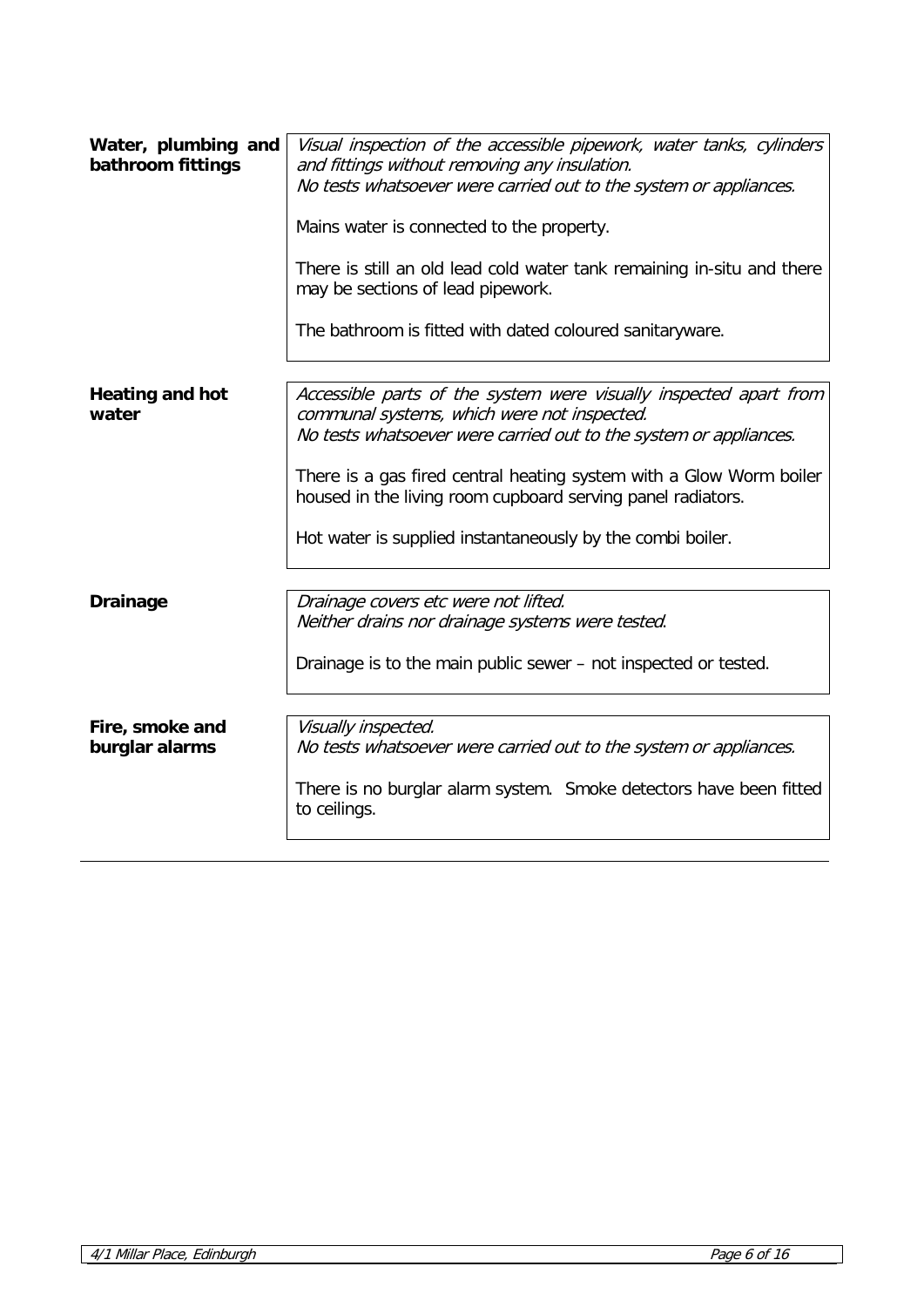# **Any additional limits to inspection:**

Only the subject flat and internal communal areas giving access to the flat were inspected.

If the roof space or under-building / basement is communal, reasonable and safe access is not always possible. If no inspection was possible, this will be stated. If no inspection was possible, the surveyor will assume that there are no defects that will have a material effect on the valuation.

The building containing the flat, including any external communal areas, was visually inspected only to the extent that the surveyor is able to give an opinion on the general condition and standard of maintenance.

An inspection for Japanese Knotweed was not carried out. This is a plant which is subject to control regulation, is considered to be invasive and one which can render a property unsuitable for some mortgage lenders. It is therefore assumed that there is no Japanese Knotweed within the boundaries of the property or its neighbouring property. Identification of Japanese Knotweed is best undertaken by a specialist contractor. If it exists removal must be undertaken in a controlled manner by specialist contractors. This can prove to be expensive.

The valuation assumes that no deleterious nor hazardous materials nor techniques have been used in the construction, and that the land is not contaminated.

It is outwith the scope of this inspection to determine whether or not asbestos based products are present within the property. Asbestos was widely used in the building industry until around 1999, when it became a banned substance. If you have any concerns you should engage the services of a qualified asbestos surveyor.

The roof and other external areas were viewed from ground floor level only.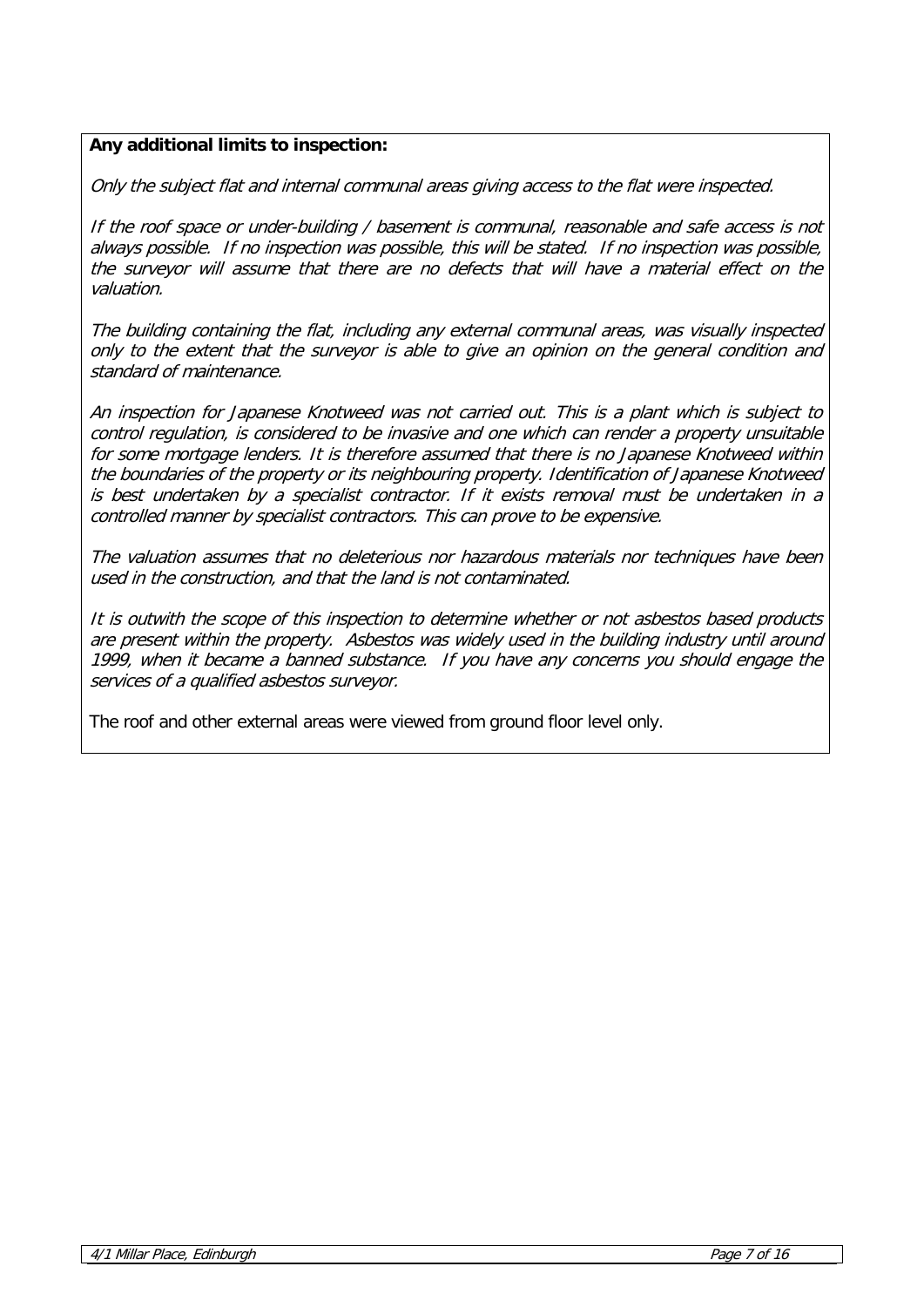# **Sectional diagram showing elements of a typical house**



**Reference may be made in this report to some or all of the above component parts of the property. This diagram may assist you in locating and understanding these terms.**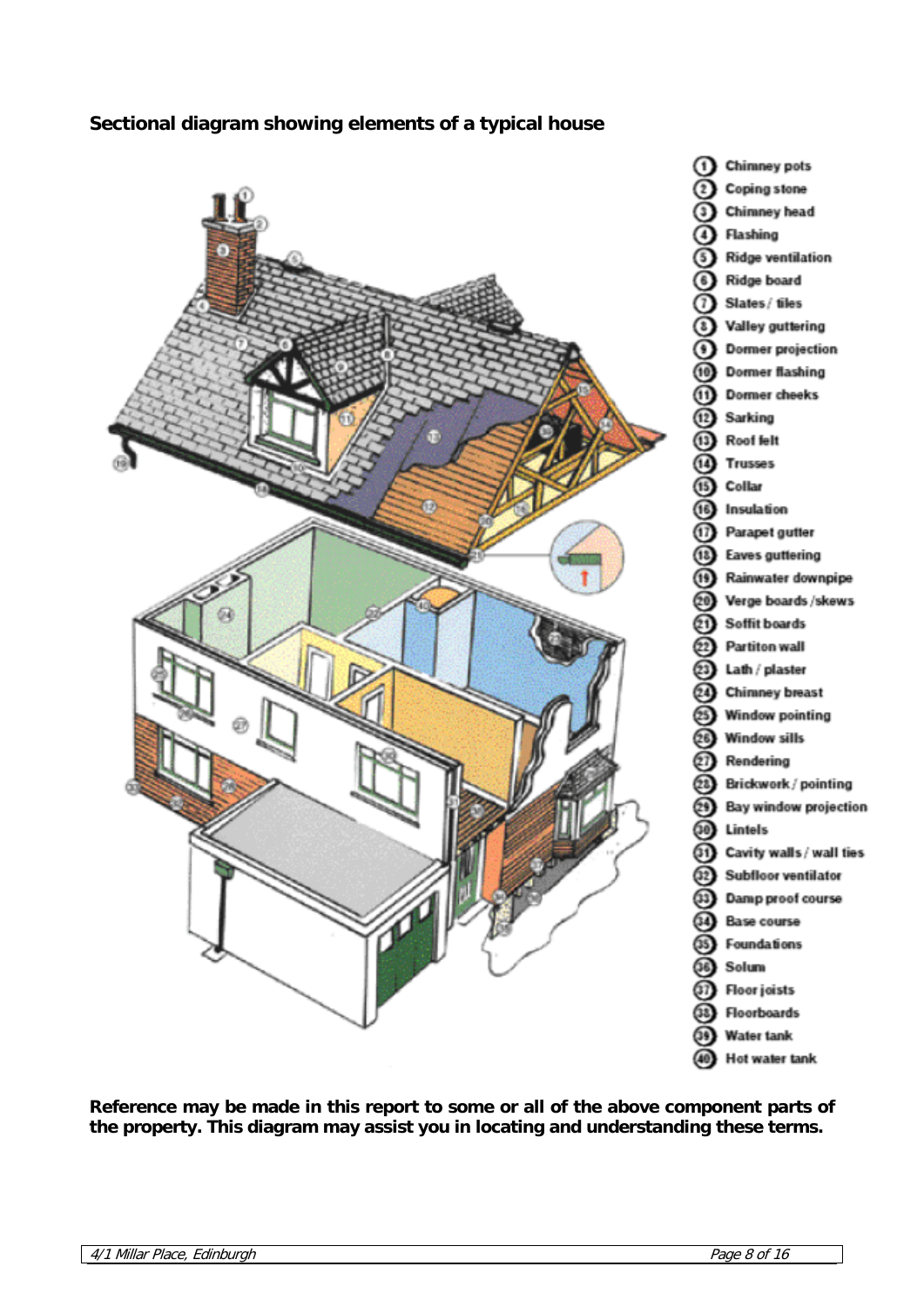## **2. CONDITION**

**This section identifies problems and tells you about the urgency of any repairs by using one of three categories.**

| <b>Structural movement</b> |                                                                                                                                                                                                                                                                                                                                                                                                                                                                                                                                                                                                                                                                                                                                                                                                                                            |
|----------------------------|--------------------------------------------------------------------------------------------------------------------------------------------------------------------------------------------------------------------------------------------------------------------------------------------------------------------------------------------------------------------------------------------------------------------------------------------------------------------------------------------------------------------------------------------------------------------------------------------------------------------------------------------------------------------------------------------------------------------------------------------------------------------------------------------------------------------------------------------|
|                            |                                                                                                                                                                                                                                                                                                                                                                                                                                                                                                                                                                                                                                                                                                                                                                                                                                            |
| <b>Repair category</b>     | $\overline{2}$                                                                                                                                                                                                                                                                                                                                                                                                                                                                                                                                                                                                                                                                                                                                                                                                                             |
| <b>Notes:</b>              | The building has been affected by significant structural movement in the<br>past. This movement is evidenced by cracked, distorted and off level<br>masonry to both the front and rear elevations and with several of the<br>window lintels being supported by metal retaining bars.<br>We understand that the advice of a structural engineer has been sought<br>in relation to this movement and the report has determined that it is not<br>progressive at this time but that above average and an ongoing liability<br>for fabric repair will be incurred by the owners within the building. The<br>risk of future structural movement can be ruled out and a degree of<br>stigma relating to the movement will be attached to flats within the<br>We confirm that our valuation advice is reflective of these<br>building.<br>issues. |
|                            | Dampness, rot and infestation                                                                                                                                                                                                                                                                                                                                                                                                                                                                                                                                                                                                                                                                                                                                                                                                              |
| <b>Repair category</b>     | 3                                                                                                                                                                                                                                                                                                                                                                                                                                                                                                                                                                                                                                                                                                                                                                                                                                          |
| <b>Notes:</b>              | The walls were tested for dampness and high dampness readings were<br>obtained in several areas. In the circumstances it is recommended that<br>a specialist report is commissioned to provide an estimate for remedial<br>works. Timbers in contact with damp walls may be affected by rot.                                                                                                                                                                                                                                                                                                                                                                                                                                                                                                                                               |
|                            | <b>Chimney stacks</b>                                                                                                                                                                                                                                                                                                                                                                                                                                                                                                                                                                                                                                                                                                                                                                                                                      |
| <b>Repair category:</b>    | $\overline{2}$                                                                                                                                                                                                                                                                                                                                                                                                                                                                                                                                                                                                                                                                                                                                                                                                                             |
| <b>Notes:</b>              | The chimney stacks, as viewed from ground level, appear to be in fair<br>order although signs of cracked render were noted which will require<br>repair works.                                                                                                                                                                                                                                                                                                                                                                                                                                                                                                                                                                                                                                                                             |
|                            | Roofing including roof space                                                                                                                                                                                                                                                                                                                                                                                                                                                                                                                                                                                                                                                                                                                                                                                                               |
| <b>Repair category:</b>    | $\overline{2}$                                                                                                                                                                                                                                                                                                                                                                                                                                                                                                                                                                                                                                                                                                                                                                                                                             |
| Notes:                     | The roof coverings, from the limited view available, from ground level<br>appear to be in reasonable order but nevertheless it should be<br>anticipated that a high level of ongoing maintenance will be necessary.<br>The flat roof section was not visible from ground level and therefore we<br>cannot comment on its condition, however, it should be borne in mind<br>that the feltwork will require above average attention, and eventual<br>renewal, since these types of covering only tend to have a limited<br>lifespan.                                                                                                                                                                                                                                                                                                         |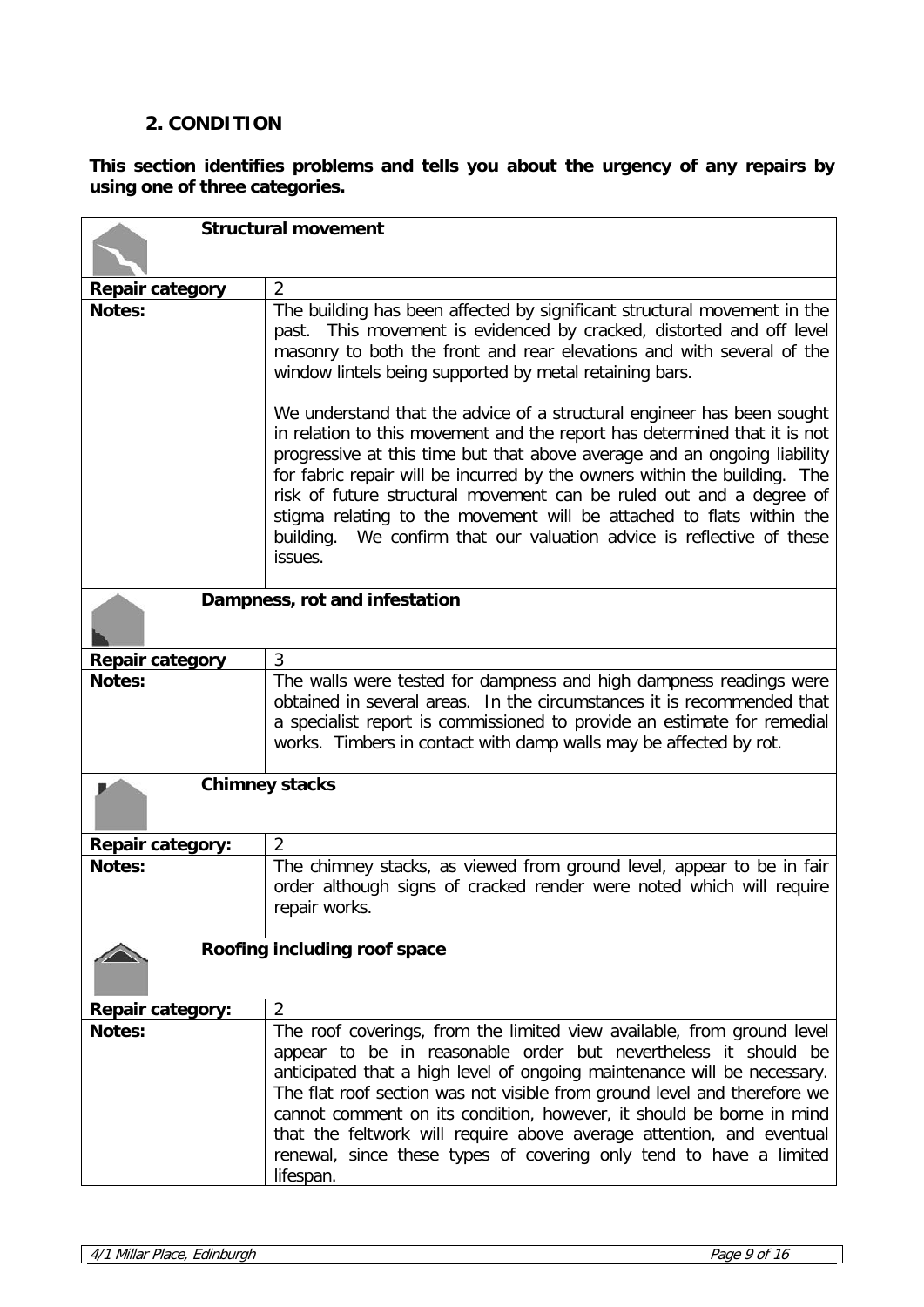| <b>Rainwater fittings</b><br>هره |                                                                                                                                                                                                                                                                                                                                                                                                                                                                                                                                                                                                                            |
|----------------------------------|----------------------------------------------------------------------------------------------------------------------------------------------------------------------------------------------------------------------------------------------------------------------------------------------------------------------------------------------------------------------------------------------------------------------------------------------------------------------------------------------------------------------------------------------------------------------------------------------------------------------------|
|                                  |                                                                                                                                                                                                                                                                                                                                                                                                                                                                                                                                                                                                                            |
| <b>Repair category:</b>          | $\overline{2}$                                                                                                                                                                                                                                                                                                                                                                                                                                                                                                                                                                                                             |
| Notes:                           | The rainwater fittings, as viewed from ground level, appear to be in<br>reasonable order with no signs of any water staining being noted to the<br>external walls which would indicate that there are any current leaks.<br>Nevertheless it should be anticipated that regular maintenance will be<br>required - the gutters will require cleaning out in places. It should be<br>noted that the drainage arrangement to the front elevation is rather<br>complicated involving two lines of ogee gutters with connecting<br>downpipes and therefore it should be anticipated that regular attention<br>will be necessary. |
| <b>Main walls</b>                |                                                                                                                                                                                                                                                                                                                                                                                                                                                                                                                                                                                                                            |
| <b>Repair category:</b>          | $\overline{2}$                                                                                                                                                                                                                                                                                                                                                                                                                                                                                                                                                                                                             |
| Notes:                           | It was noted that there are cracked sections of stonework, due to the<br>effects of old settlement as noted above and also areas of weathered<br>and spalling stonework. In the circumstances, it should be anticipated<br>that repair works will be necessary. In addition, the creeper plants to<br>walls should be kept under control.                                                                                                                                                                                                                                                                                  |
|                                  | Windows, external doors and joinery                                                                                                                                                                                                                                                                                                                                                                                                                                                                                                                                                                                        |
|                                  |                                                                                                                                                                                                                                                                                                                                                                                                                                                                                                                                                                                                                            |
| <b>Repair category:</b>          | $\overline{2}$                                                                                                                                                                                                                                                                                                                                                                                                                                                                                                                                                                                                             |
| <b>Notes:</b>                    | The window frames are in poor condition and will require a general<br>overhaul.                                                                                                                                                                                                                                                                                                                                                                                                                                                                                                                                            |
|                                  | <b>External decorations</b>                                                                                                                                                                                                                                                                                                                                                                                                                                                                                                                                                                                                |
| Repair category:                 | $\overline{2}$                                                                                                                                                                                                                                                                                                                                                                                                                                                                                                                                                                                                             |
| Notes:                           | The external paintwork to the window frames is in poor condition and<br>repainting works will be necessary. In addition, the rainwater fittings are<br>showing signs of corrosion and will also require repainting.                                                                                                                                                                                                                                                                                                                                                                                                        |
|                                  | Conservatories / porches                                                                                                                                                                                                                                                                                                                                                                                                                                                                                                                                                                                                   |
| <b>Repair category:</b>          | Not applicable.                                                                                                                                                                                                                                                                                                                                                                                                                                                                                                                                                                                                            |
| Notes:                           | Not applicable.                                                                                                                                                                                                                                                                                                                                                                                                                                                                                                                                                                                                            |
|                                  | <b>Communal areas</b>                                                                                                                                                                                                                                                                                                                                                                                                                                                                                                                                                                                                      |
| <b>Repair category:</b>          | 1                                                                                                                                                                                                                                                                                                                                                                                                                                                                                                                                                                                                                          |
| Notes:                           | No signs of any significant defects were noted, although a degree of<br>upgrading work would improve the overall appearance.                                                                                                                                                                                                                                                                                                                                                                                                                                                                                               |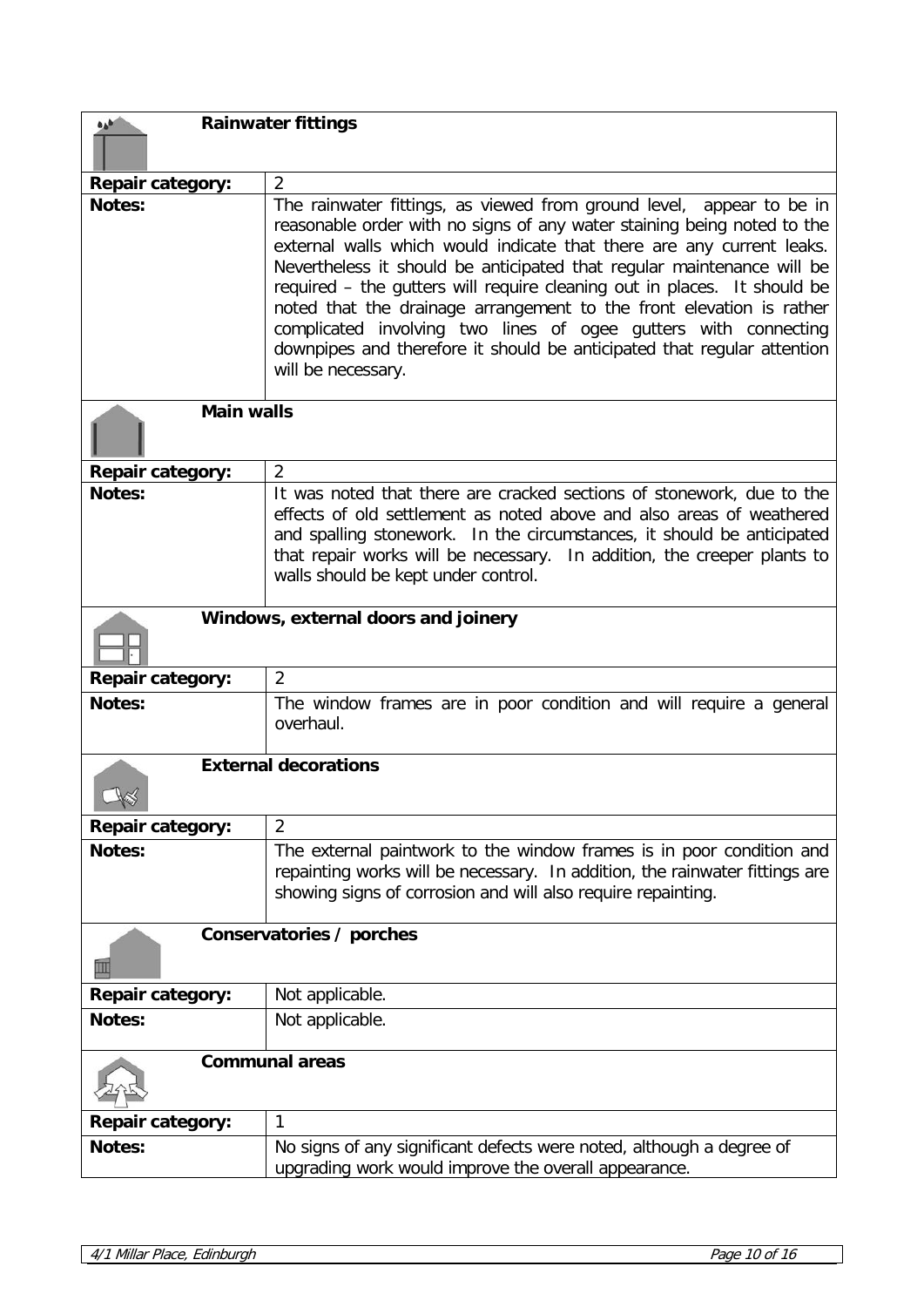| <b>Garages and permanent outbuildings</b> |                                                                                                                                                                                                                                                                              |
|-------------------------------------------|------------------------------------------------------------------------------------------------------------------------------------------------------------------------------------------------------------------------------------------------------------------------------|
|                                           |                                                                                                                                                                                                                                                                              |
| <b>Repair category:</b>                   | Not applicable.                                                                                                                                                                                                                                                              |
| Notes:                                    | Not applicable.                                                                                                                                                                                                                                                              |
|                                           | <b>Outside areas and boundaries</b>                                                                                                                                                                                                                                          |
|                                           |                                                                                                                                                                                                                                                                              |
| Repair category:                          | 1                                                                                                                                                                                                                                                                            |
| <b>Notes:</b>                             | The garden ground and boundaries have been fairly well maintained. It<br>was noted, however, that the fencing at the front is damaged in places<br>and will require repair works and the boundary wall would also benefit<br>from similar repairs in the foreseeable future. |
| <b>Ceilings</b>                           |                                                                                                                                                                                                                                                                              |
| <b>Repair category:</b>                   | 1                                                                                                                                                                                                                                                                            |
| <b>Notes:</b>                             | The ceiling surfaces are in reasonable order although general cosmetic<br>repairs will be required prior to any redecoration.                                                                                                                                                |
| <b>Internal walls</b>                     |                                                                                                                                                                                                                                                                              |
| <b>Repair category:</b>                   | 1                                                                                                                                                                                                                                                                            |
| <b>Notes:</b>                             | The internal walls are in reasonable order although general cosmetic<br>repairs may be required prior to commencement of any redecoration.                                                                                                                                   |
|                                           | <b>Floors including sub-floors</b>                                                                                                                                                                                                                                           |
| <b>Repair category:</b>                   | 1                                                                                                                                                                                                                                                                            |
| Notes:                                    | No signs of any significant defects were noted, where visible.                                                                                                                                                                                                               |
|                                           | <b>Internal joinery and kitchen fittings</b>                                                                                                                                                                                                                                 |
| <b>Repair category:</b>                   | $\mathbf{1}$                                                                                                                                                                                                                                                                 |
| Notes:                                    | The internal joinery is in fair order although general repair works in<br>places will be necessary.                                                                                                                                                                          |
|                                           | The kitchen fitments are of a dated style and it is envisaged that<br>consideration will be given to a complete refit of this area.                                                                                                                                          |
| لیرا                                      | <b>Chimney breasts and fireplaces</b>                                                                                                                                                                                                                                        |
| <b>Repair category:</b>                   | 1                                                                                                                                                                                                                                                                            |
| Notes:                                    | No signs of any defects were noted.                                                                                                                                                                                                                                          |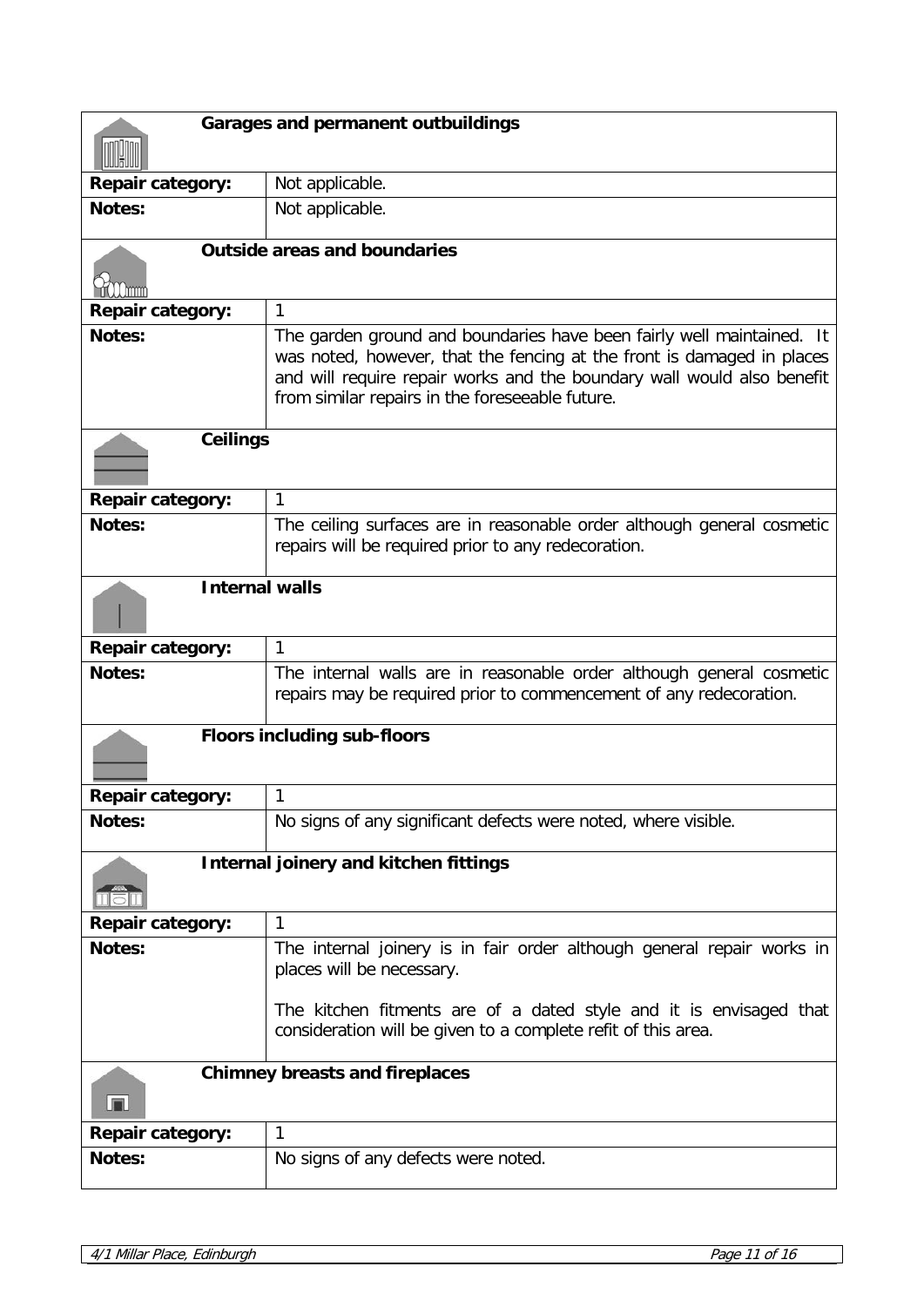| $\rightarrow$           | <b>Internal decorations</b>                                                                                                                                                                                                                                                                                                                                                                                                                                                                                                |
|-------------------------|----------------------------------------------------------------------------------------------------------------------------------------------------------------------------------------------------------------------------------------------------------------------------------------------------------------------------------------------------------------------------------------------------------------------------------------------------------------------------------------------------------------------------|
| <b>Repair category:</b> | $\overline{2}$                                                                                                                                                                                                                                                                                                                                                                                                                                                                                                             |
| <b>Notes:</b>           | It is anticipated that a full programme of general redecoration and<br>refinishing works will be carried out.                                                                                                                                                                                                                                                                                                                                                                                                              |
| <b>Cellars</b><br>٦,    |                                                                                                                                                                                                                                                                                                                                                                                                                                                                                                                            |
| <b>Repair category:</b> | Not applicable.                                                                                                                                                                                                                                                                                                                                                                                                                                                                                                            |
| <b>Notes:</b>           | Not applicable.                                                                                                                                                                                                                                                                                                                                                                                                                                                                                                            |
| <b>Electricity</b>      |                                                                                                                                                                                                                                                                                                                                                                                                                                                                                                                            |
| <b>Repair category:</b> | $\overline{2}$                                                                                                                                                                                                                                                                                                                                                                                                                                                                                                             |
| <b>Notes:</b>           | The electrical wiring installation serves 13 amp sockets, although these<br>are of a mixed style, and there is a circuit breaker system. It is likely,<br>however, that upgrading works will be necessary to suit future<br>requirements and, in any case, regulations with regard to electrical<br>installations are constantly upgraded and it is always prudent to have an<br>electrical system checked and tested on a periodic basis by an electrical<br>contractor to ensure compliance with the latest regulations. |
| Gas                     |                                                                                                                                                                                                                                                                                                                                                                                                                                                                                                                            |
| <b>Repair category:</b> | $\mathbf{1}$                                                                                                                                                                                                                                                                                                                                                                                                                                                                                                               |
| <b>Notes:</b>           | The gas supply appears up-to-date.                                                                                                                                                                                                                                                                                                                                                                                                                                                                                         |
|                         | Water, plumbing and bathroom fittings                                                                                                                                                                                                                                                                                                                                                                                                                                                                                      |
| <b>Repair category:</b> | $\overline{2}$                                                                                                                                                                                                                                                                                                                                                                                                                                                                                                             |
| Notes:                  | Removal of the older water tank and any leak pipework is recommended.                                                                                                                                                                                                                                                                                                                                                                                                                                                      |
|                         | The sanitary fitments are of a dated style and consideration will be given<br>to a refit of this area. It should be ensured that the splash protection<br>finishes are kept watertight otherwise any leaks/spillage could lead to<br>future problems. It would be advisable to check the flooring under the<br>bath to ensure that there are no rot problems.                                                                                                                                                              |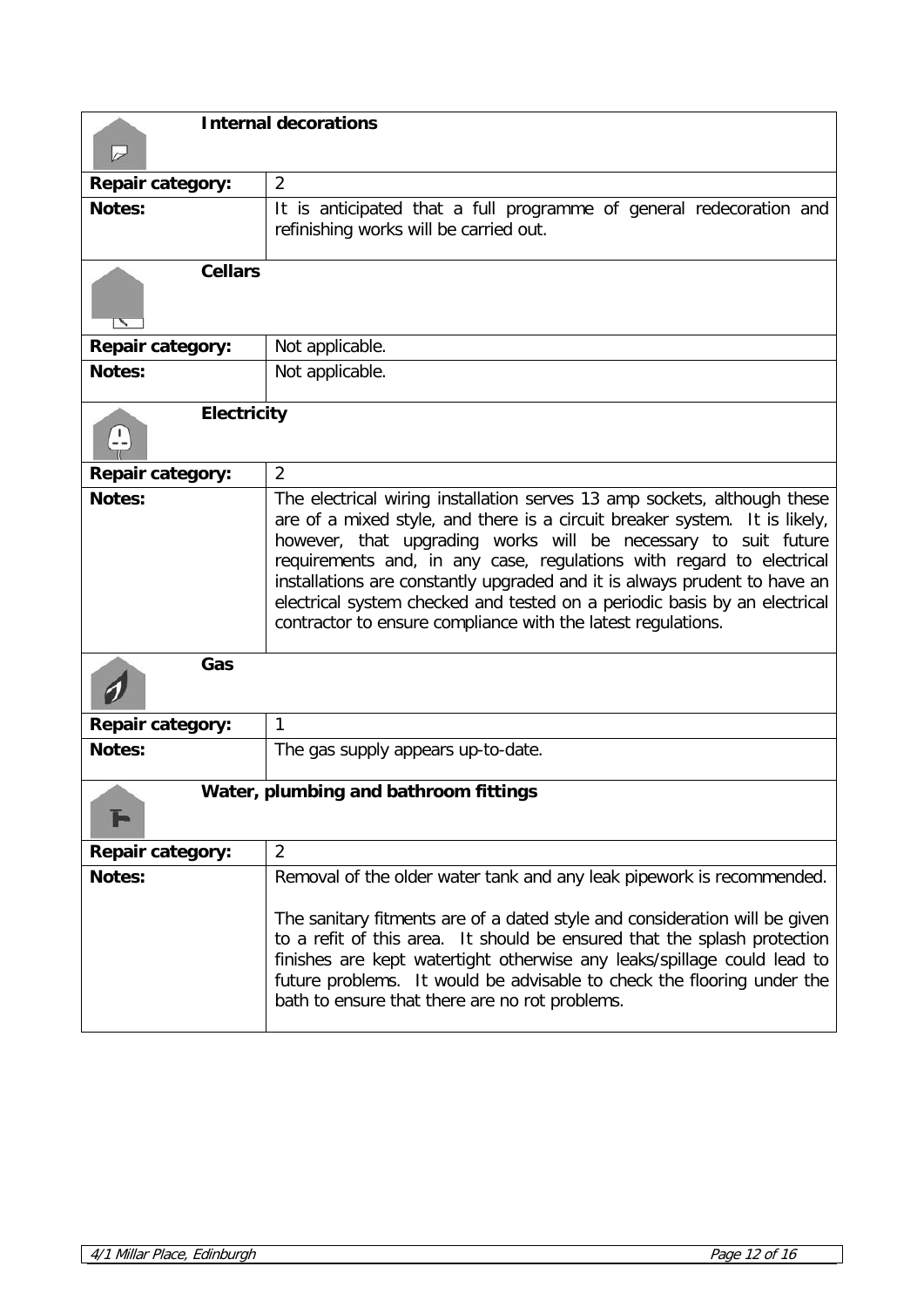| <b>Heating and hot water</b><br><b>MINITI</b> |                                                                                                                                                                                                                                                                                                                                 |  |  |
|-----------------------------------------------|---------------------------------------------------------------------------------------------------------------------------------------------------------------------------------------------------------------------------------------------------------------------------------------------------------------------------------|--|--|
| <b>Repair category:</b>                       | $\overline{2}$                                                                                                                                                                                                                                                                                                                  |  |  |
| <b>Notes:</b>                                 | The central heating system appears to be in serviceable condition with<br>no obvious signs of any defects being noted. It is recommended,<br>however, that the system is checked and tested as a matter of routine<br>by a Gas Safe registered engineer to ensure safe operation and<br>compliance with the latest regulations. |  |  |
| <b>Drainage</b>                               |                                                                                                                                                                                                                                                                                                                                 |  |  |
| <b>Repair category:</b>                       | 1                                                                                                                                                                                                                                                                                                                               |  |  |
| <b>Notes:</b>                                 | The foul and surface water drainage appears to be satisfactory.<br><b>The</b><br>system was not inspected although we noted no surface defects at the<br>time of visit.                                                                                                                                                         |  |  |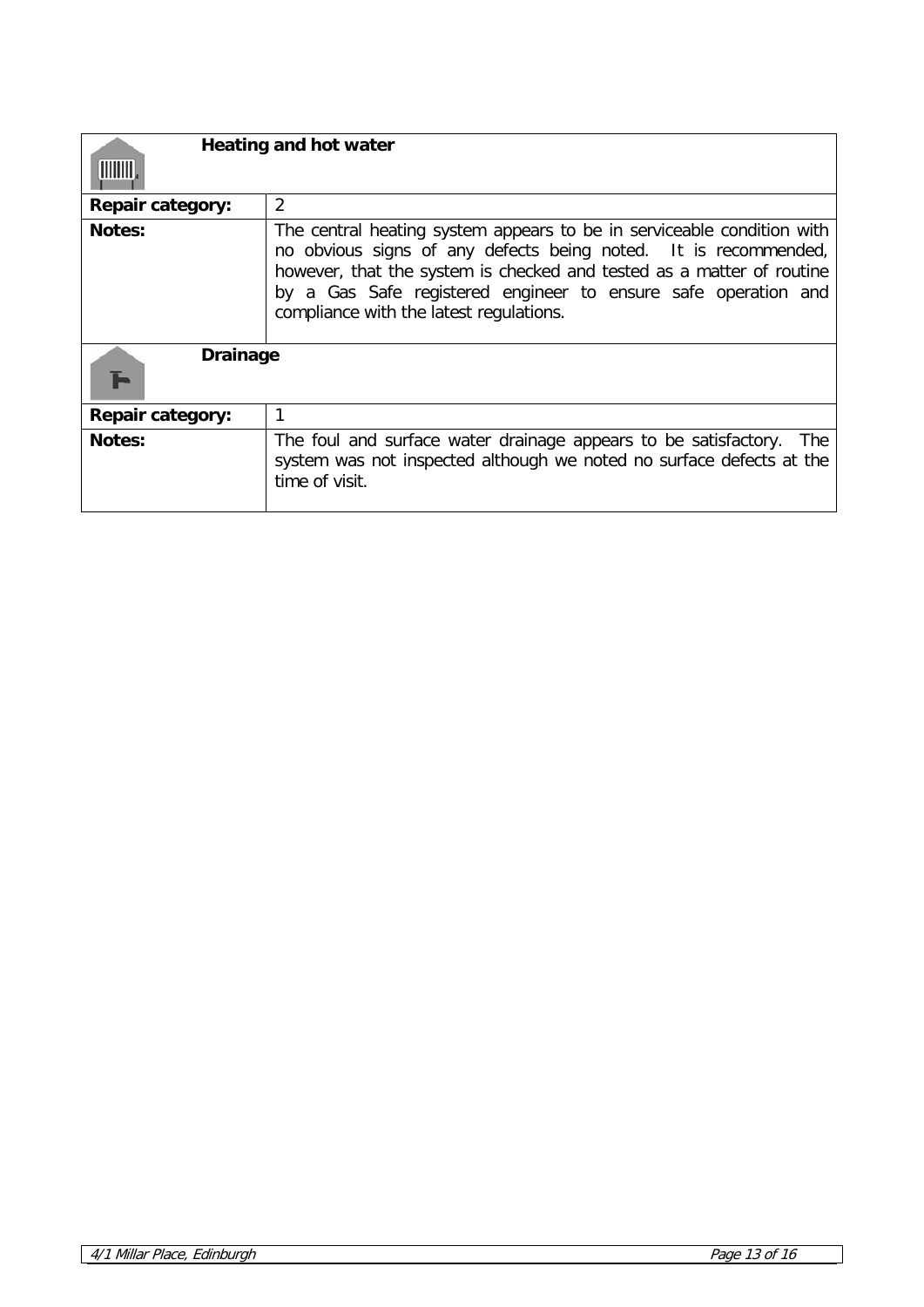**Set out below is a summary of the condition of the property which is provided for reference only. You should refer to the comments above for detailed information.**

| <b>Structural movement</b>                | $\overline{2}$  | <b>Repair Categories</b> |
|-------------------------------------------|-----------------|--------------------------|
| Dampness, rot and infestation             | 3               | Category 3:              |
| <b>Chimney stacks</b>                     | $\overline{2}$  | Urgent Repairs or        |
| Roofing including roof space              | $\overline{2}$  | replacement<br>are       |
| <b>Rainwater fittings</b>                 | $\overline{2}$  | needed now. Failure      |
| <b>Main walls</b>                         | $\overline{2}$  | to deal with them        |
| Windows, external doors and joinery       | $\overline{2}$  | may cause problems       |
| <b>External decorations</b>               | $\overline{2}$  | to other parts of the    |
| Conservatories / porches                  | Not applicable. | property or cause a      |
| <b>Communal areas</b>                     |                 | safety<br>hazard.        |
| <b>Garages and permanent outbuildings</b> | Not applicable. | Estimates for repairs    |
| <b>Outside areas and boundaries</b>       |                 | or replacement are       |
| Ceilings                                  |                 | needed now.              |
| <b>Internal walls</b>                     | 1               | Category 2:              |
| <b>Floors including sub-floors</b>        | 1               | Repairs<br>or            |
| Internal joinery and kitchen fittings     | 1               | replacement              |
| <b>Chimney breasts and fireplaces</b>     | 1               | requiring<br>future      |
| <b>Internal decorations</b>               | $\overline{2}$  | attention,<br>but        |
| <b>Cellars</b>                            | Not applicable. | estimates<br>are still   |
| <b>Electricity</b>                        | $\overline{2}$  | advised.                 |
| Gas                                       | 1               |                          |
| Water, plumbing and bathroom fittings     | $\overline{2}$  | Category 1:              |
| <b>Heating and hot water</b>              | $\overline{2}$  | No immediate action      |
| <b>Drainage</b>                           | 1               | or repair is needed.     |
|                                           |                 |                          |

### **Remember**

**The cost of repairs may influence the amount someone is prepared to pay for the property. We recommend that relevant estimates and reports are obtained in your own name.**

#### **Warning**

**If left unattended, even for a relatively short period, Category 2 repairs can rapidly develop into more serious Category 3 repairs. The existence of Category 2 or Category 3 repairs may have an adverse effect on marketability, value and the sale price ultimately achieved for the property. This is particularly true during slow market conditions where the effect can be considerable.**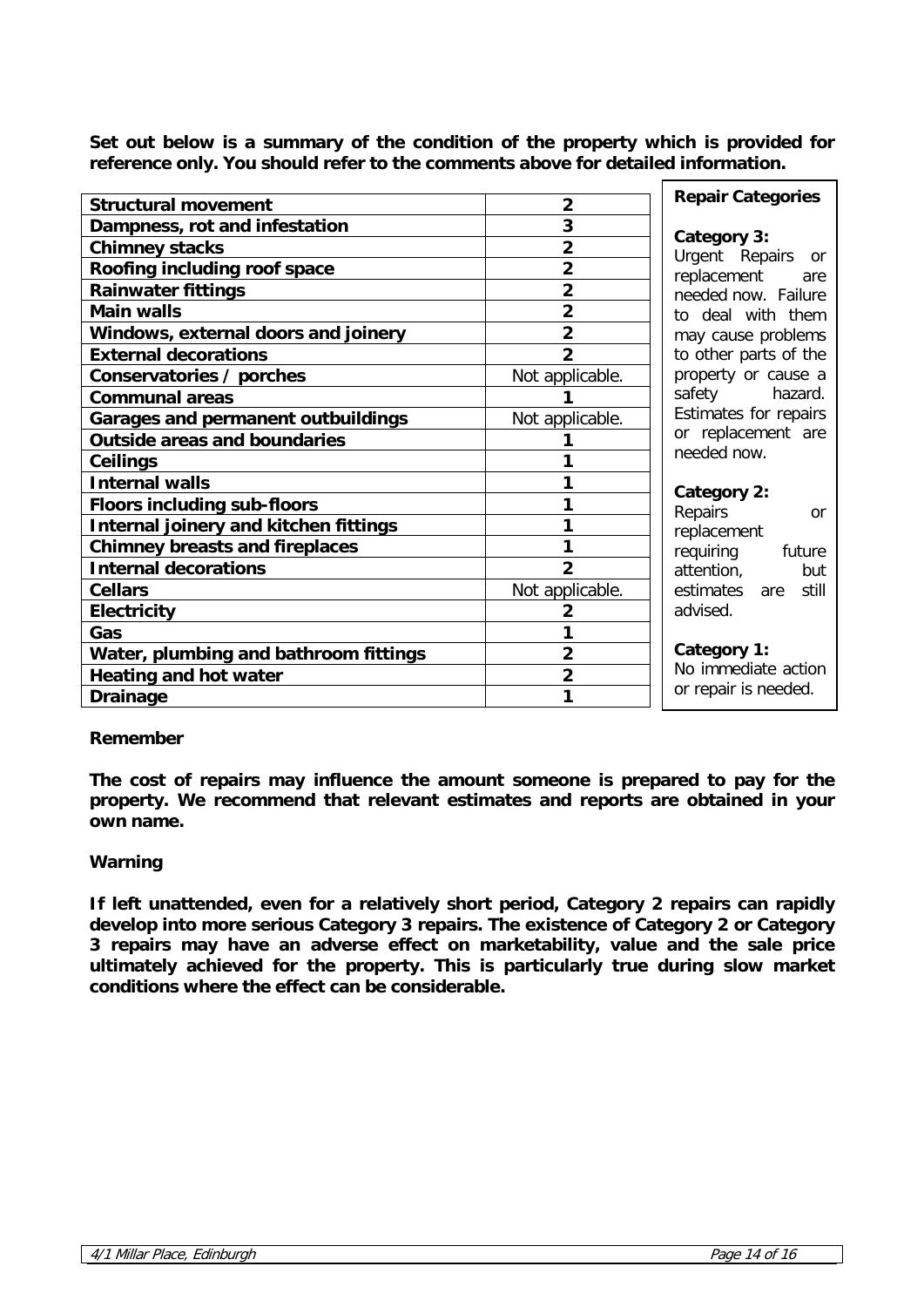# **3. ACCESSIBILITY INFORMATION**

## **Guidance Notes on Accessibility Information**

**Three steps or fewer to a main entrance door of the property: In flatted developments the 'main entrance' would be the flat's own entrance door, not the external door to the communal stair. The 'three steps or fewer' are counted from external ground level to the flat's entrance door. Where a lift is present, the count is based on the number of steps climbed when using the lift.** 

**Unrestricted parking within 25 metres: For this purpose, 'Unrestricted parking' includes parking available by means of a parking permit. Restricted parking includes: Parking that is subject to parking restrictions, as indicated by the presence of solid yellow, red or white lines at the edge of the road or by a parking control sign, parking meters or other coin-operated machines.**

|    | 1. Which floor(s) is the living accommodation on?                                      | <b>Ground floor</b> |
|----|----------------------------------------------------------------------------------------|---------------------|
| 2. | Are there three steps or fewer to a main entrance door of<br>the property?             | <b>Yes</b>          |
|    | 3. Is there a lift to the main entrance door of the property?                          | No.                 |
|    | 4. Are all door openings greater than 750mm?                                           | <b>No</b>           |
| 5. | Is there a toilet on the same level as the living room and<br>kitchen?                 | <b>Yes</b>          |
|    | 6. Is there a toilet on the same level as a bedroom?                                   | <b>Yes</b>          |
| 7. | Are all rooms on the same level with no internal steps or<br>stairs?                   | <b>Yes</b>          |
| 8. | Is there unrestricted parking within 25 metres of an<br>entrance door to the building? | <b>Yes</b>          |